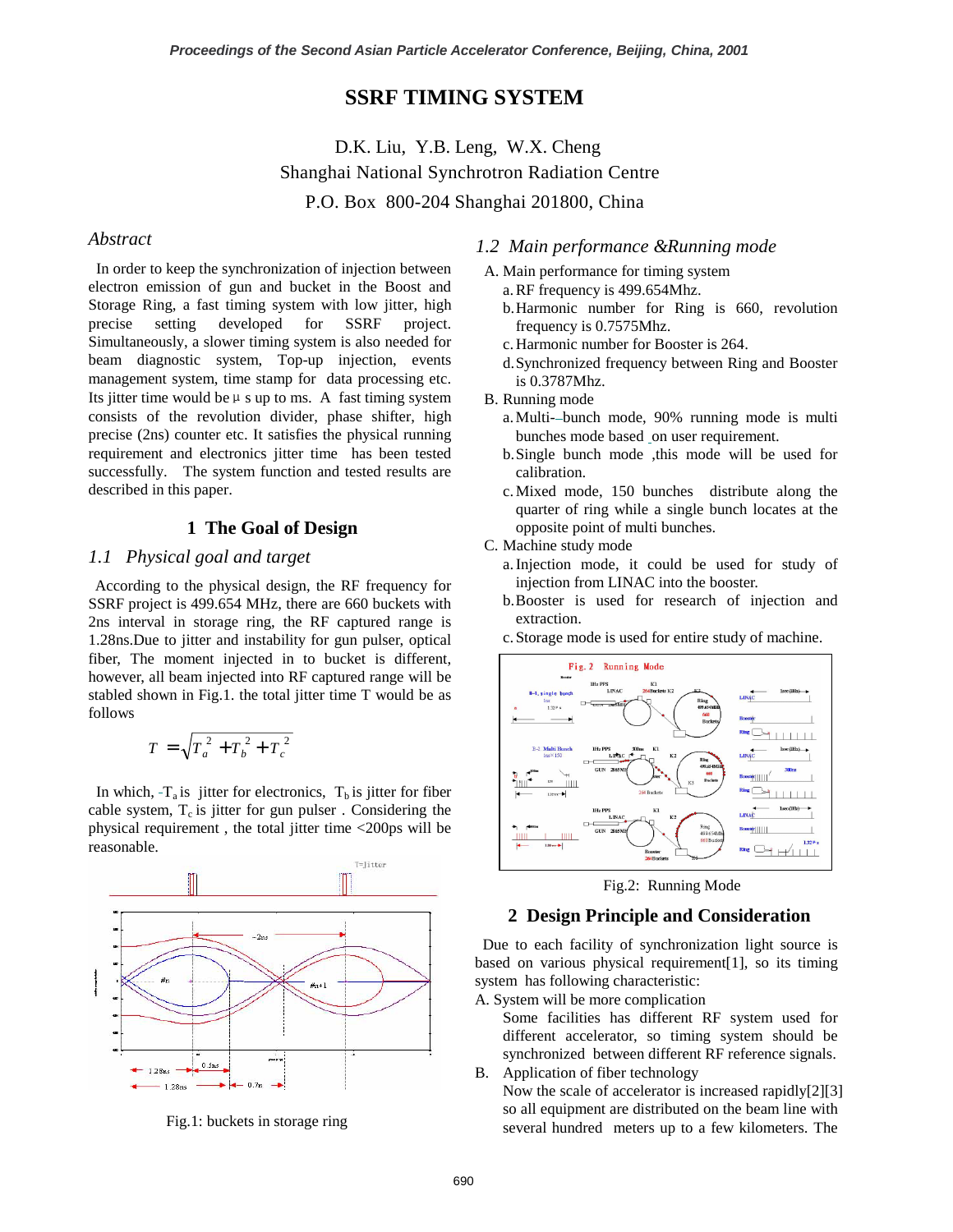EMI problem should be considered to ensure the timing system ran with reliability. Now there are many kinds of fiber products with high speed, low temperature drift in the market. This technology is widely adopted for this research field.

C. Development of high precise low jitter modules According to development of high speed IC, now we have found out some modules such as TD4 with high speed (running frequency can reach 600MHz,jitter time is less than 10 ps) in the market.

# **3 The Requirement to Fast Timing System**

 According to physical requirement for synchronization between various equipment , the timing logic diagram is illustrated in Fig.3.

- A. Trigger signal of gun must be synchronized with dedicated bucket in storage ring.
- B. The phase between timing system and RF system could be adjusted with rang of 180 degree.
- C. The jitter time of various equipment is shown in the following table 1:

Table. 1

| $\cdots$  |                     |  |  |
|-----------|---------------------|--|--|
| Item      | Jitter time         |  |  |
| Gun       | $<$ 200 $\text{ps}$ |  |  |
| Klystron  | $<$ 10ns            |  |  |
| Kicker PS | $<$ lns             |  |  |
| Magnet    | $<$ lms             |  |  |
| Diagnosis | $5-10$ ns           |  |  |



Fig3: Timing logical diagram

### **4 Main Performance**

 The SSRF Timing system is based on the experiments of BEPC timing system and refer to the improved timing system of many labs on the world. The system diagram is illustrated in Fig.4 It consists of various modules such as RF signals, RF phase shifter, revolution frequency generator, high precise digital delay module, high precise synchronizer, high speed transmitter and receiver for optical fiber, level converter.

#### *A.RF signals:*

 The beam pulse extracted from gun should be synchronized with RF 499.654 MHz, its stability would be better than10E-8,. The reference signal will be connected to timing system through isolated transformer. The signal level will be set at the 0dbm.

#### *B.RF phase shifter*

 In order to avoid injecting into interfacing buckets based on the phase drift between gun trigger and RF signal, the phase shifter is useful for correction of phase tolerance. There are 180 degree phase shift can be adjusted by 0- 10V input variant level .

#### *C. Revolution frequency generator*

 This module will generate harmonic number for booster and storage ring (ring is 660, booster is 264). In order to synchronize booster and ring, the synchronized inject frequency should be synchronized with RF/1320,refer Fig.3. After calibration , we can get the following parameters:

Ring revolution frequency:  $0.7575$ MHz  $1.32 \mu$  s Booster revolution frequency: 1.89263MHz 0.528  $\mu$  s Synchronized frequency:  $0.37853$ MHz  $2.642 \mu$  s

#### *D. High precise delay module TD4*

 TD2 module had developed by KEK for TRISTAN project. After improvement, TD4's performance is more powerful (maximum frequency will reach 660MHz, step of clock is 2ns/step), it can be run on the EPICS environment .[3]

### *E. High precise synchronizer*

 In order to keep the synchronization between RF signals (500MHz) and low frequency (1Hz), a high precise synchronizer is needed . This module is based on dedicated improvement of TD4. After testing, this module had reached expected performance.

#### *F. Transmitter and receiver of optical fiber*

 There are lot of equipment with high power pulse source in accelerator environment. So we should pay attention to the EMI problem. The fiber system would be adopted for isolation. It has some phase shifter based on temperature variance .However some high performance fiber with low drift  $1.3$ ps/km/ $C^{\circ}$  is available in the market.



Fig.4: Block Diagram of Timing System